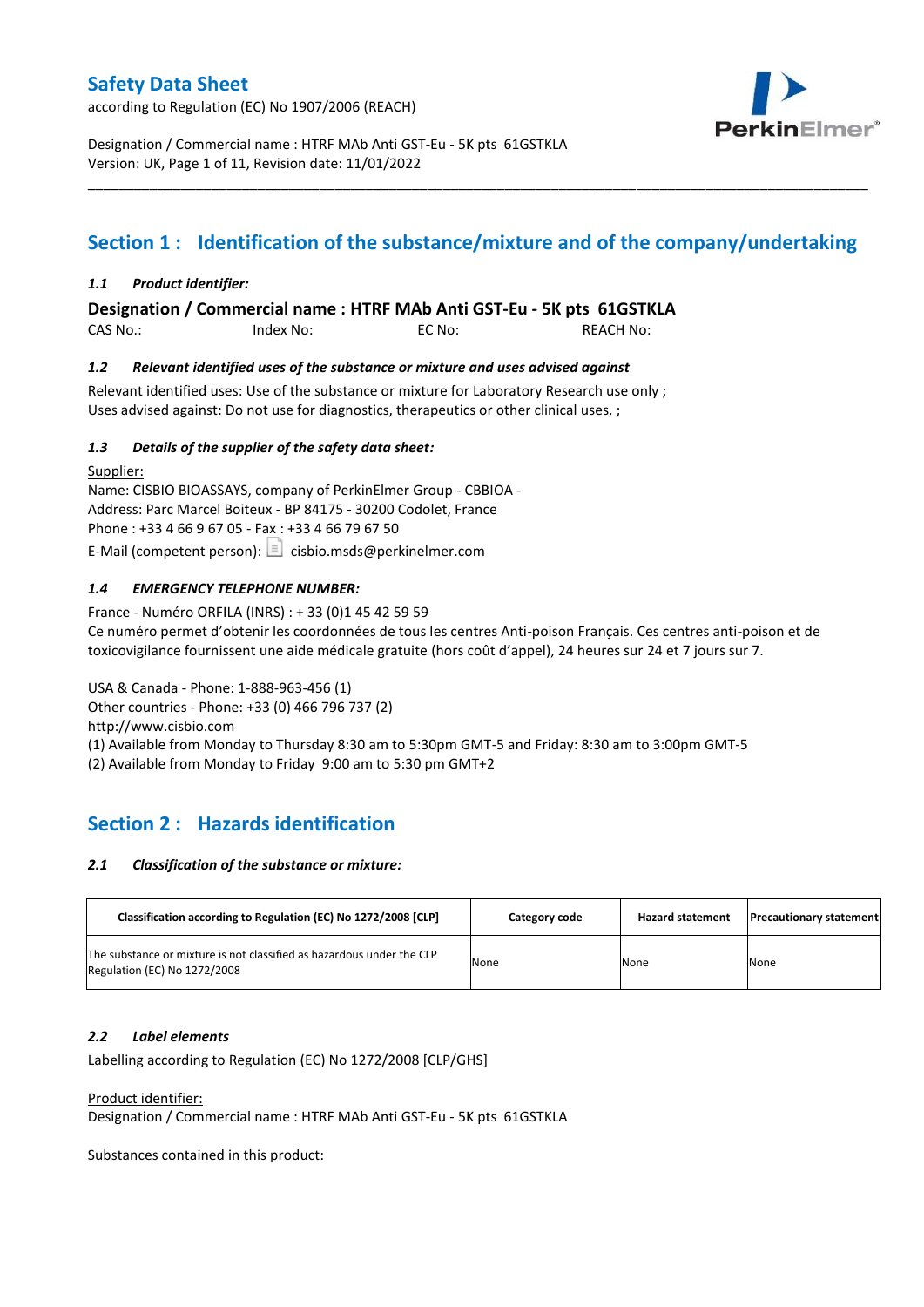according to Regulation (EC) No 1907/2006 (REACH)



Designation / Commercial name : HTRF MAb Anti GST-Eu - 5K pts 61GSTKLA Version: UK, Page 2 of 11, Revision date: 11/01/2022

Hazard pictograms

Signal word:

Hazard and precautionary statements:

#### *2.3 Other hazards*

The mixture does not contain substances classified as 'Substances of Very High Concern' (SVHC) >= 0.1% published by the European CHemicals Agency (ECHA) under article 57 of REACH. The mixture satisfies neither the PBT nor the vPvB criteria for mixtures in accordance with annexe XIII of the REACH regulations EC 1907/2006. ; Adverse human health effects and symptoms:

\_\_\_\_\_\_\_\_\_\_\_\_\_\_\_\_\_\_\_\_\_\_\_\_\_\_\_\_\_\_\_\_\_\_\_\_\_\_\_\_\_\_\_\_\_\_\_\_\_\_\_\_\_\_\_\_\_\_\_\_\_\_\_\_\_\_\_\_\_\_\_\_\_\_\_\_\_\_\_\_\_\_\_\_\_\_\_\_\_\_\_\_\_\_\_\_\_\_\_\_\_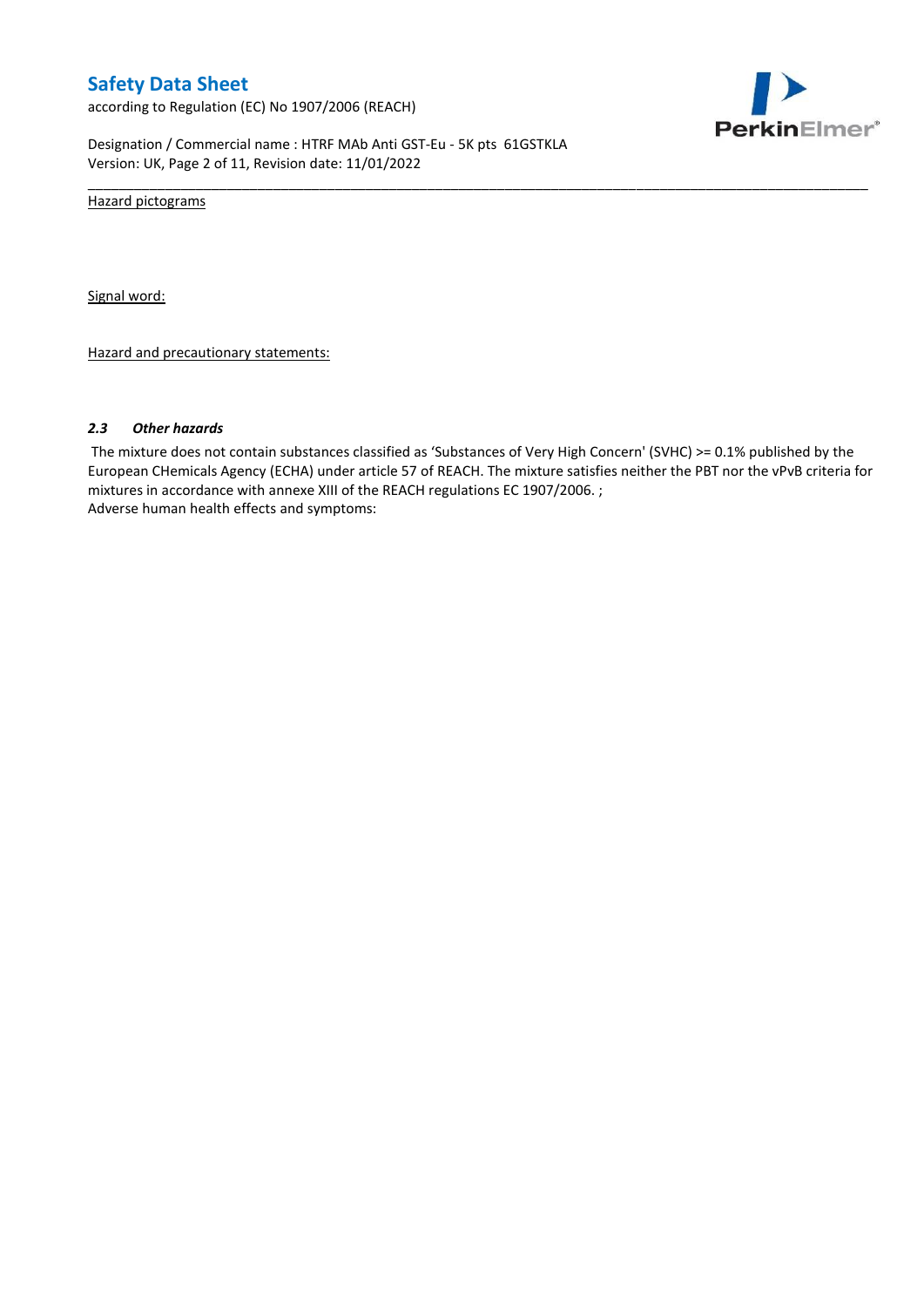according to Regulation (EC) No 1907/2006 (REACH)



Designation / Commercial name : HTRF MAb Anti GST-Eu - 5K pts 61GSTKLA Version: UK, Page 3 of 11, Revision date: 11/01/2022

# **Section 3 : Composition/information on ingredients**

### *3.2 Mixtures*

Hazardous ingredients:

This mixture does not contain any hazardous substances at the concentration limits given in Regulation (EC) No. 1272/2008 and OSHA Hazard Communication Standard 29 CFR 1910.1200.

\_\_\_\_\_\_\_\_\_\_\_\_\_\_\_\_\_\_\_\_\_\_\_\_\_\_\_\_\_\_\_\_\_\_\_\_\_\_\_\_\_\_\_\_\_\_\_\_\_\_\_\_\_\_\_\_\_\_\_\_\_\_\_\_\_\_\_\_\_\_\_\_\_\_\_\_\_\_\_\_\_\_\_\_\_\_\_\_\_\_\_\_\_\_\_\_\_\_\_\_\_

Additional information:

Full text of H- and EUH-phrases: see SECTION 16.

# **Section 4 : First aid measures**

### *4.1 Description of first aid measures*

**General information**:Do not leave affected person unattended. ; Remove affected person from the danger area and lay down. ;

**Following inhalation**:In case of respiratory tract irritation, consult a physician. ; Provide fresh air. ;

**Following skin contact**:After contact with skin, wash immediately with water ; Remove contaminated clothing ;

**Following eye contact**:After contact with the eyes, rinse with water with the eyelids open for a sufficient length of time, then consult an ophthalmologist immediately. ;

**Following ingestion**:Do NOT induce vomiting. ; Give nothing to eat or drink. ; If accidentally swallowed rinse the mouth with plenty of water (only if the person is conscious) and obtain immediate medical attention. ; **Self-protection of the first aider**:

#### *4.2 Most important symptoms and effects, both acute and delayed*

Symptoms:No known symptoms to date. ; Effects:

#### *4.3 Indication of any immediate medical attention and special treatment needed*

Notes for the doctor:

## **Section 5 : Firefighting measures**

#### *5.1 Extinguishing media:*

**Suitable extinguishing media**:This product is not flammable. Use extinguishing agent suitable for type of surrounding fire ;

### *5.2 Special hazards arising from the substance or mixture*

Hazardous combustion products:/

### *5.3 Advice for fire-fighters*

Wear Protective clothing.;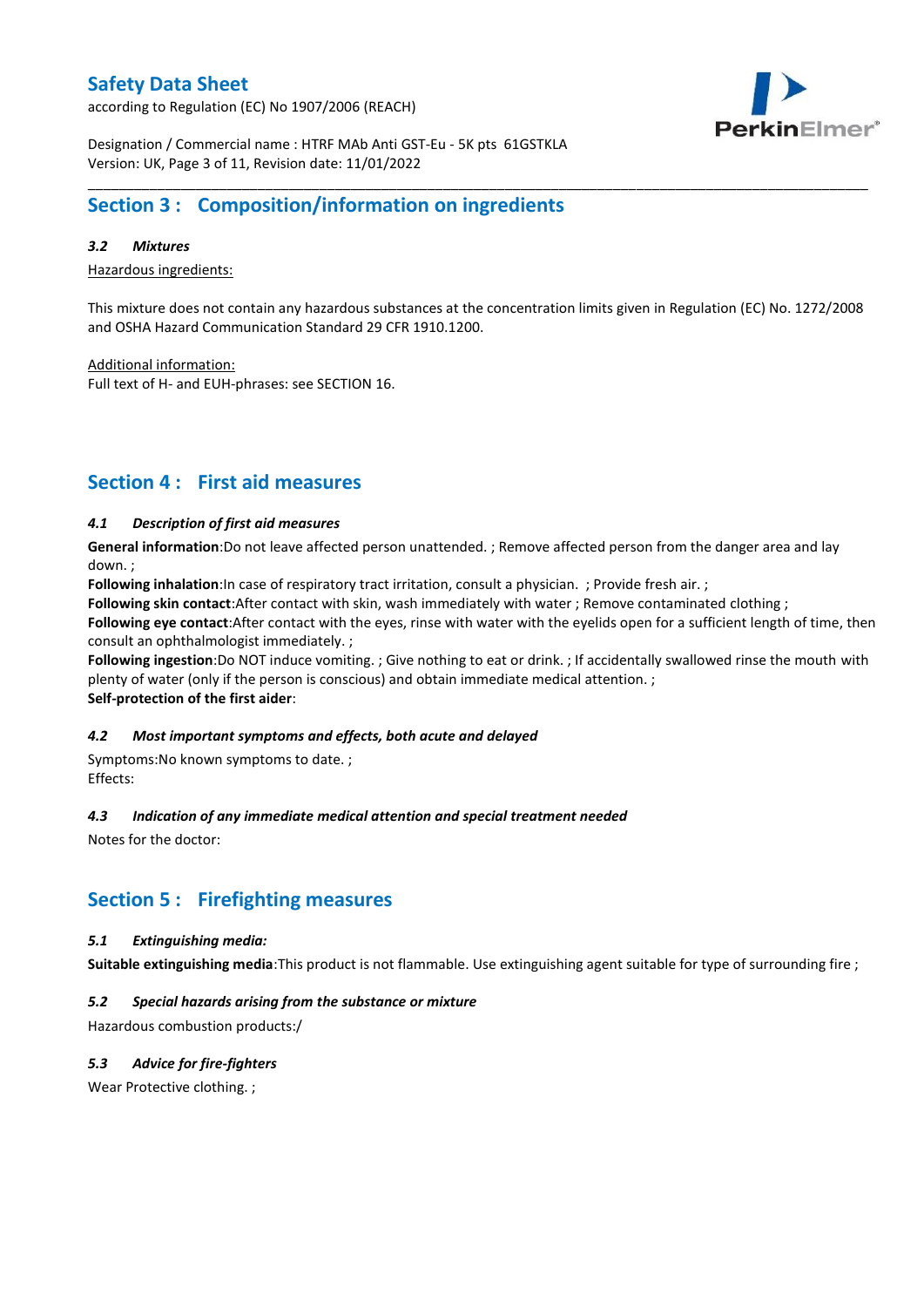according to Regulation (EC) No 1907/2006 (REACH)



Designation / Commercial name : HTRF MAb Anti GST-Eu - 5K pts 61GSTKLA Version: UK, Page 4 of 11, Revision date: 11/01/2022

# **Section 6 : Accidental release measures**

### *6.1 Personal precautions, protective equipment and emergency procedures*

Emergency procedures: Provide adequate ventilation. ; Emergency procedures: Remove persons to safety. ; Personal precautions: Use personal protection equipment (see section 8). ;

\_\_\_\_\_\_\_\_\_\_\_\_\_\_\_\_\_\_\_\_\_\_\_\_\_\_\_\_\_\_\_\_\_\_\_\_\_\_\_\_\_\_\_\_\_\_\_\_\_\_\_\_\_\_\_\_\_\_\_\_\_\_\_\_\_\_\_\_\_\_\_\_\_\_\_\_\_\_\_\_\_\_\_\_\_\_\_\_\_\_\_\_\_\_\_\_\_\_\_\_\_

### *6.2 Environmental precautions*

Do not allow to enter into surface water or drains. ; Ensure all waste water is collected and treated via a waste water treatment plant. ;

### *6.3 Methods and material for containment and cleaning up*

For cleaning up:Suitable material for taking up: Absorbing material, organic ; Other information:

### *6.4 Reference to other sections*

Additional information:

# **Section 7 : Handling and storage**

### *7.1 Precautions for safe handling*

#### Protective measures:

Advice on safe handling:Avoid contact with skin, eyes and clothes. ; Avoid: Eye contact ; Avoid: Generation/formation of aerosols ; Avoid: Skin contact ; Avoid: inhalation ; In the immediate working surroundings there must be: Emergency shower installed ; In the immediate working surroundings there must be: Provide eye shower and label its location conspicuously ; Wash contaminated clothing immediately. ;

Fire preventions:

Do not eat, drink or smoke in areas where reagents are handled. ; Do not pipet by mouth ; Wear suitable one-way gloves at work ;

Advice on general occupational hygiene

Handle in accordance with good industrial hygiene and safety practice ; Observe technical data sheet. ; Remove contaminated, saturated clothing. ; Wash hands before breaks and after work. ;

### *7.2 Conditions for safe storage, including any incompatibilities*

Technical measures and storage conditions: Requirements for storage rooms and vessels:Keep container tightly closed. ; Keep-store only in original container or in properly labeled containers ; Hints on storage assembly: Materials to avoid: Further information on storage conditions:

### *7.3 Specific end uses:*

Recommendations on specific end uses: Observe technical data sheet. ;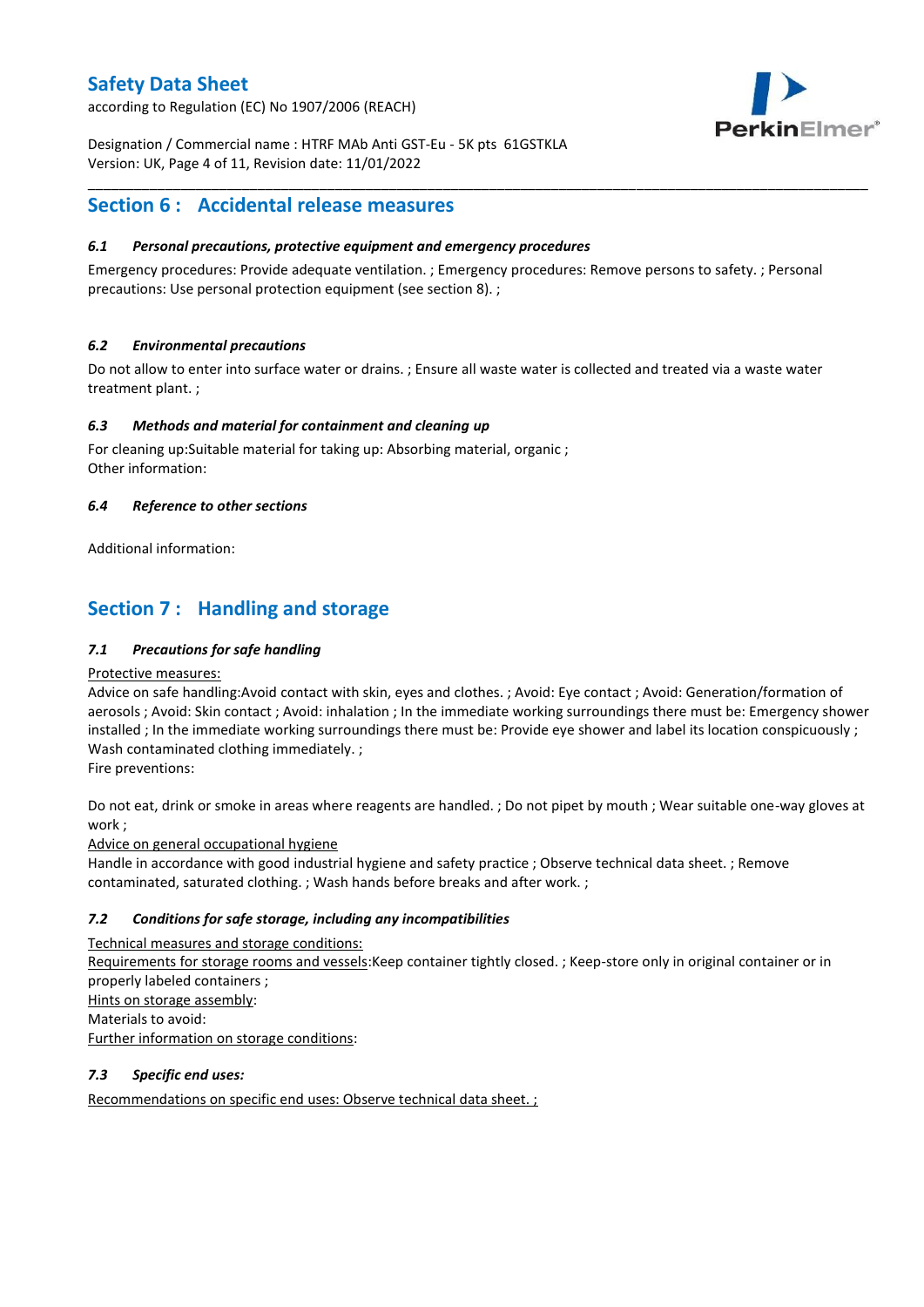according to Regulation (EC) No 1907/2006 (REACH)



Designation / Commercial name : HTRF MAb Anti GST-Eu - 5K pts 61GSTKLA Version: UK, Page 5 of 11, Revision date: 11/01/2022

\_\_\_\_\_\_\_\_\_\_\_\_\_\_\_\_\_\_\_\_\_\_\_\_\_\_\_\_\_\_\_\_\_\_\_\_\_\_\_\_\_\_\_\_\_\_\_\_\_\_\_\_\_\_\_\_\_\_\_\_\_\_\_\_\_\_\_\_\_\_\_\_\_\_\_\_\_\_\_\_\_\_\_\_\_\_\_\_\_\_\_\_\_\_\_\_\_\_\_\_\_

# **Section 8 : Exposure controls/personal protection**

### *8.1 Control parameters*

Preliminary remark:

- 8.1.1 Occupational exposure limits:
	- France
	- Spain
	- **•** Germany
	- Italia
	- Greece
	- $\bullet$  UK
	- OSHA (USA)
- 8.1.2 Biological limit values (Germany):
- 8.1.3 Exposure limits at intended use (Germany):
- 8.1.4 DNEL/PNEC-values:
	- DNEL worker
	- DNEL consumer

DNEL remark:

• PNEC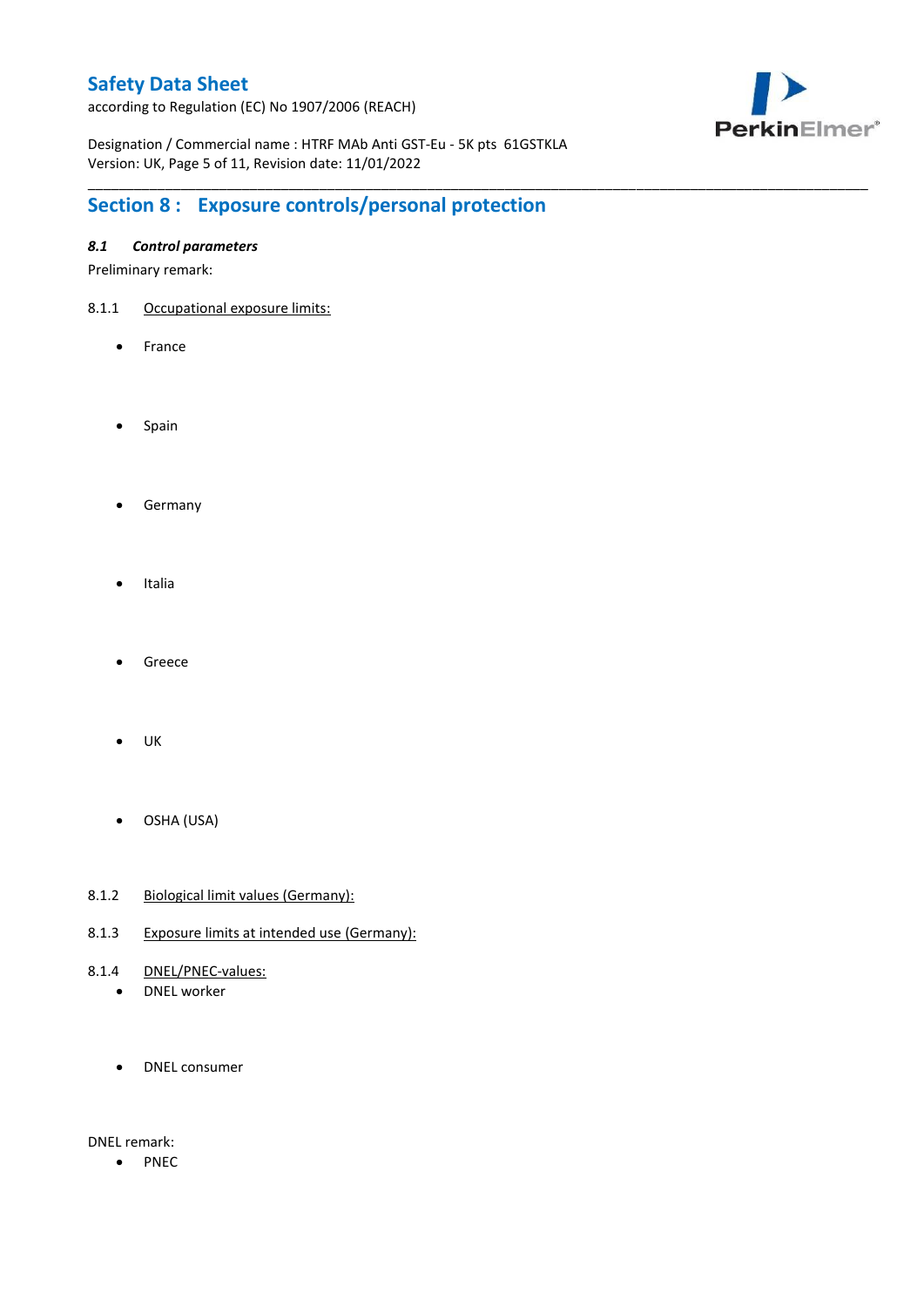according to Regulation (EC) No 1907/2006 (REACH)



Designation / Commercial name : HTRF MAb Anti GST-Eu - 5K pts 61GSTKLA Version: UK, Page 6 of 11, Revision date: 11/01/2022

PNEC remark: Control parameters remark:

#### *8.2 Exposure controls*

- 8.2.1 Appropriate engineering controls:
- 8.2.2 Personal protective equipment:

**Eye / Face protection**: Safety glasses with side-shields ;

**Skin protection**:Gloves ; Laboratory coats ;

**Respiratory protection**:Ensure adequate ventilation ;

**Thermal hazards**:

8.2.3 Environmental exposure controls:

# **Section 9 : Physical and chemical properties**

#### *9.1 Information on basic physical and chemical properties*

### Appearance

| Physical state        | Solid  |
|-----------------------|--------|
| Colour                | White; |
| Odour                 |        |
| Odour threshold (ppm) |        |

\_\_\_\_\_\_\_\_\_\_\_\_\_\_\_\_\_\_\_\_\_\_\_\_\_\_\_\_\_\_\_\_\_\_\_\_\_\_\_\_\_\_\_\_\_\_\_\_\_\_\_\_\_\_\_\_\_\_\_\_\_\_\_\_\_\_\_\_\_\_\_\_\_\_\_\_\_\_\_\_\_\_\_\_\_\_\_\_\_\_\_\_\_\_\_\_\_\_\_\_\_

|                                                             |                                           | Value | Concentration<br>(mol/L) | Method | Temperature (°C) | Pressure (kPa) | Remark |
|-------------------------------------------------------------|-------------------------------------------|-------|--------------------------|--------|------------------|----------------|--------|
| pH                                                          |                                           |       |                          |        |                  |                |        |
| Melting point (°C)                                          |                                           |       |                          |        |                  |                |        |
| Freezing point (°C)                                         |                                           |       |                          |        |                  |                |        |
| Initial boiling point/boiling range (°C)                    |                                           |       |                          |        |                  |                |        |
| Flash point (°C)                                            |                                           |       |                          |        |                  |                |        |
| Evaporation rate (kg/m <sup>2</sup> /h)                     |                                           |       |                          |        |                  |                |        |
| Flammability (type : ) (%)                                  |                                           |       |                          |        |                  |                |        |
| Upper/lower<br>flammability or explosive<br>limits          | Upper explosive limit<br>(%)              |       |                          |        |                  |                |        |
|                                                             | Lower explosive limit (%)                 |       |                          |        |                  |                |        |
| Vapour pressure (kPa)                                       |                                           |       |                          |        |                  |                |        |
| Vapour density (g/cm <sup>3</sup> )                         |                                           |       |                          |        |                  |                |        |
|                                                             | Density (g/cm <sup>3</sup> )              |       |                          |        |                  |                |        |
| Densities                                                   | Relative density (g/cm <sup>3</sup> )     |       |                          |        |                  |                |        |
|                                                             | Bulk density (g/cm <sup>3</sup> )         |       |                          |        |                  |                |        |
| Critical density (g/cm <sup>3</sup> )                       |                                           |       |                          |        |                  |                |        |
| Solubility (Type: ) (g/L)                                   |                                           |       |                          |        |                  |                |        |
| Partition coefficient (log Pow)<br>n-octanol/water at pH :  |                                           |       |                          |        |                  |                |        |
| Auto-ignition temperature (°C)                              |                                           |       |                          |        |                  |                |        |
| Decomposition temperature (°C)<br>Decomposition energy : kJ |                                           |       |                          |        |                  |                |        |
| Viscosity                                                   | Viscosity, dynamic (poiseuille)           |       |                          |        |                  |                |        |
|                                                             | Viscosity, cinematic (cm <sup>3</sup> /s) |       |                          |        |                  |                |        |
| Oxidising properties                                        |                                           |       |                          |        |                  |                |        |
| <b>Explosive properties</b>                                 |                                           |       |                          |        |                  |                |        |

#### *9.2 Other information:*

No other relevant data available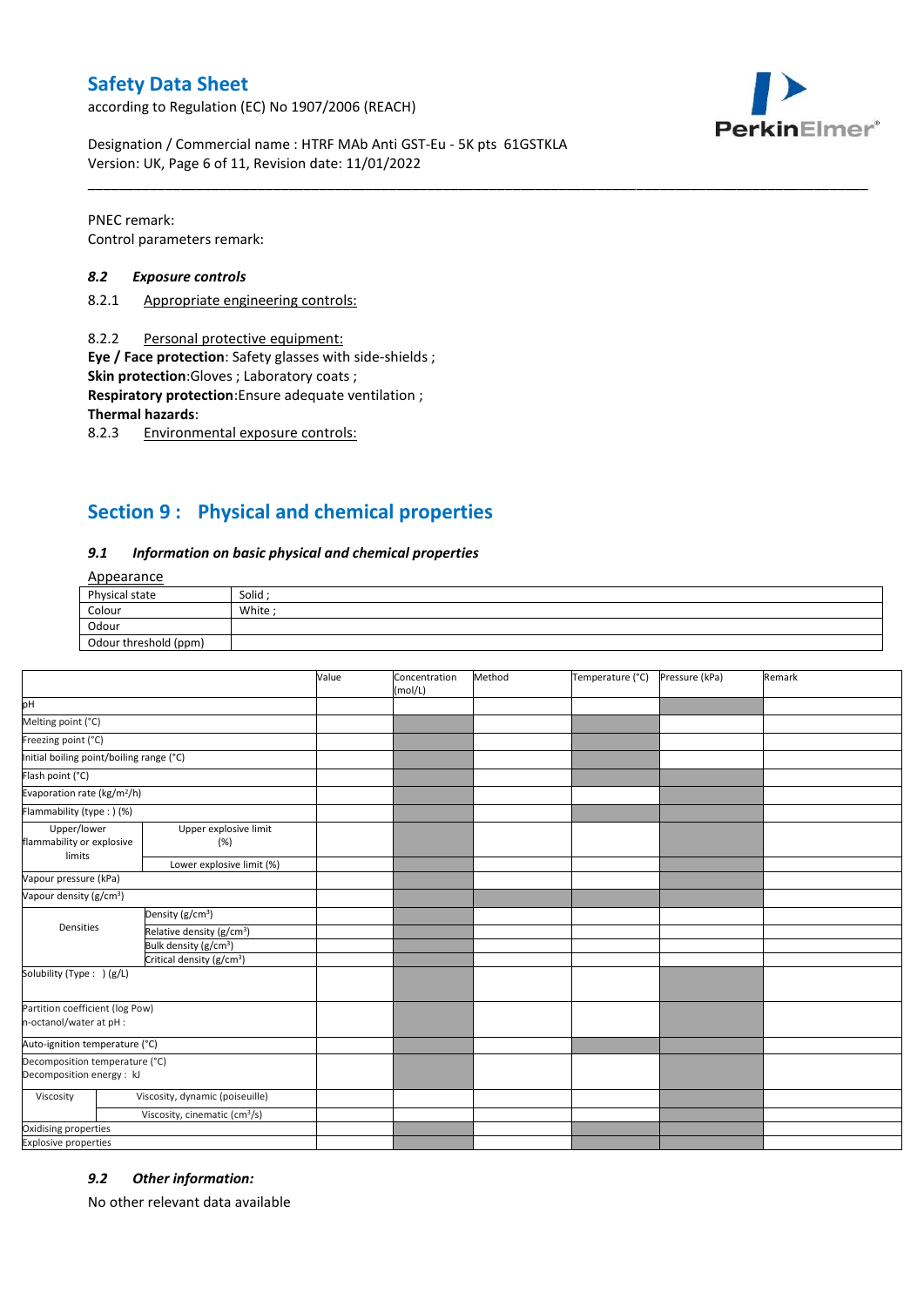according to Regulation (EC) No 1907/2006 (REACH)



Designation / Commercial name : HTRF MAb Anti GST-Eu - 5K pts 61GSTKLA Version: UK, Page 7 of 11, Revision date: 11/01/2022

## **Section 10 : Stability and reactivity**

- *10.1 Reactivity* This material is considered to be non-reactive under normal use conditions. ;
- *10.2 Chemical stability*
- *10.3 Possibility of hazardous reactions*
- *10.4 Conditions to avoid:*
- *10.5 Incompatible materials:*

#### *10.6 Hazardous decomposition products:*

Does not decompose when used for intended uses. ; Thermal decomposition can lead to the escape of irritating gases and vapors. ;

\_\_\_\_\_\_\_\_\_\_\_\_\_\_\_\_\_\_\_\_\_\_\_\_\_\_\_\_\_\_\_\_\_\_\_\_\_\_\_\_\_\_\_\_\_\_\_\_\_\_\_\_\_\_\_\_\_\_\_\_\_\_\_\_\_\_\_\_\_\_\_\_\_\_\_\_\_\_\_\_\_\_\_\_\_\_\_\_\_\_\_\_\_\_\_\_\_\_\_\_\_

# **Section 11 : Toxicological information**

Toxicokinetics, metabolism and distribution

### *11.1 Information on toxicological effects*

#### **Substances**

**Acute toxicity**

Animal data: Acute oral toxicity:

Acute dermal toxicity:

Acute inhalative toxicity:

Practical experience / human evidence: Assessment / Classification: General Remark:

#### **Skin corrosion/irritation**

Animal data:

In-vitro skin test method: In-vitro skin test result: Assessment / Classification:

#### **Eye damage/irritation**

Animal data:

In vitro eye test method: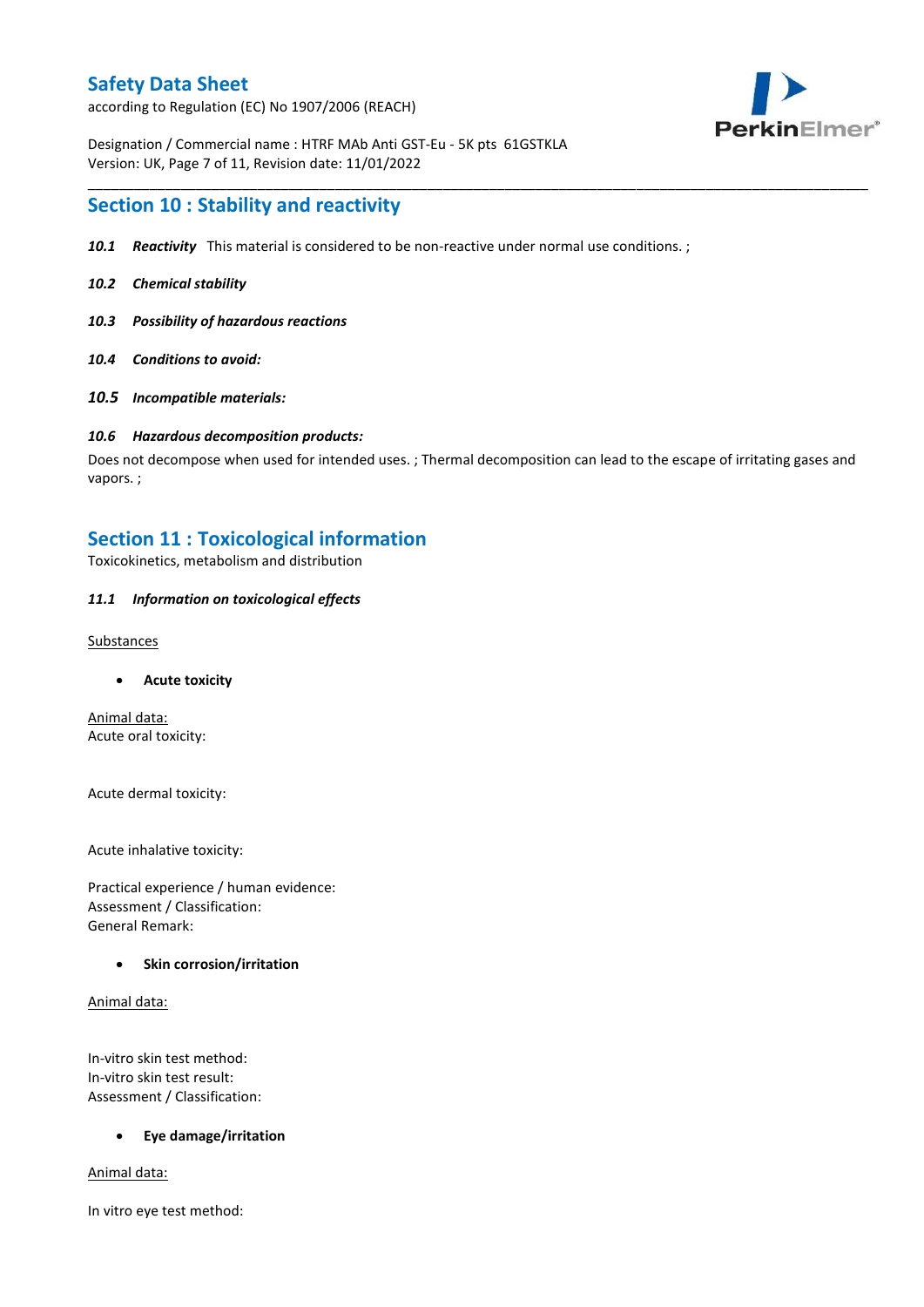according to Regulation (EC) No 1907/2006 (REACH)



Designation / Commercial name : HTRF MAb Anti GST-Eu - 5K pts 61GSTKLA Version: UK, Page 8 of 11, Revision date: 11/01/2022

In vitro eye test result: Assessment / Classification:

#### **CMR effects (carcinogenity, mutagenicity and toxicity for reproduction)**

\_\_\_\_\_\_\_\_\_\_\_\_\_\_\_\_\_\_\_\_\_\_\_\_\_\_\_\_\_\_\_\_\_\_\_\_\_\_\_\_\_\_\_\_\_\_\_\_\_\_\_\_\_\_\_\_\_\_\_\_\_\_\_\_\_\_\_\_\_\_\_\_\_\_\_\_\_\_\_\_\_\_\_\_\_\_\_\_\_\_\_\_\_\_\_\_\_\_\_\_\_

o Germ cell mutagenicity:

Animal data:

Assessment / Classification:

o Carcinogenicity

Practical experience / human evidence: Animal data:

Other information: Assessment / Classification:

o Reproductive toxicity

Practical experience / human evidence: Animal data:

Other information: Assessment / Classification:

Overall assessment on CMR properties:

- **Specific target organ toxicity (single exposure)**
	- o STOT SE 1 and 2

Animal data:

Other information:

o STOT SE 3

Practical experience / human evidence:

Other information: Assessment / Classification:

**Specific target organ toxicity (repeated exposure)**

Practical experience / human evidence: Animal data:

Assessment / Classification: Other information

**Aspiration hazard**

Practical experience / human evidence: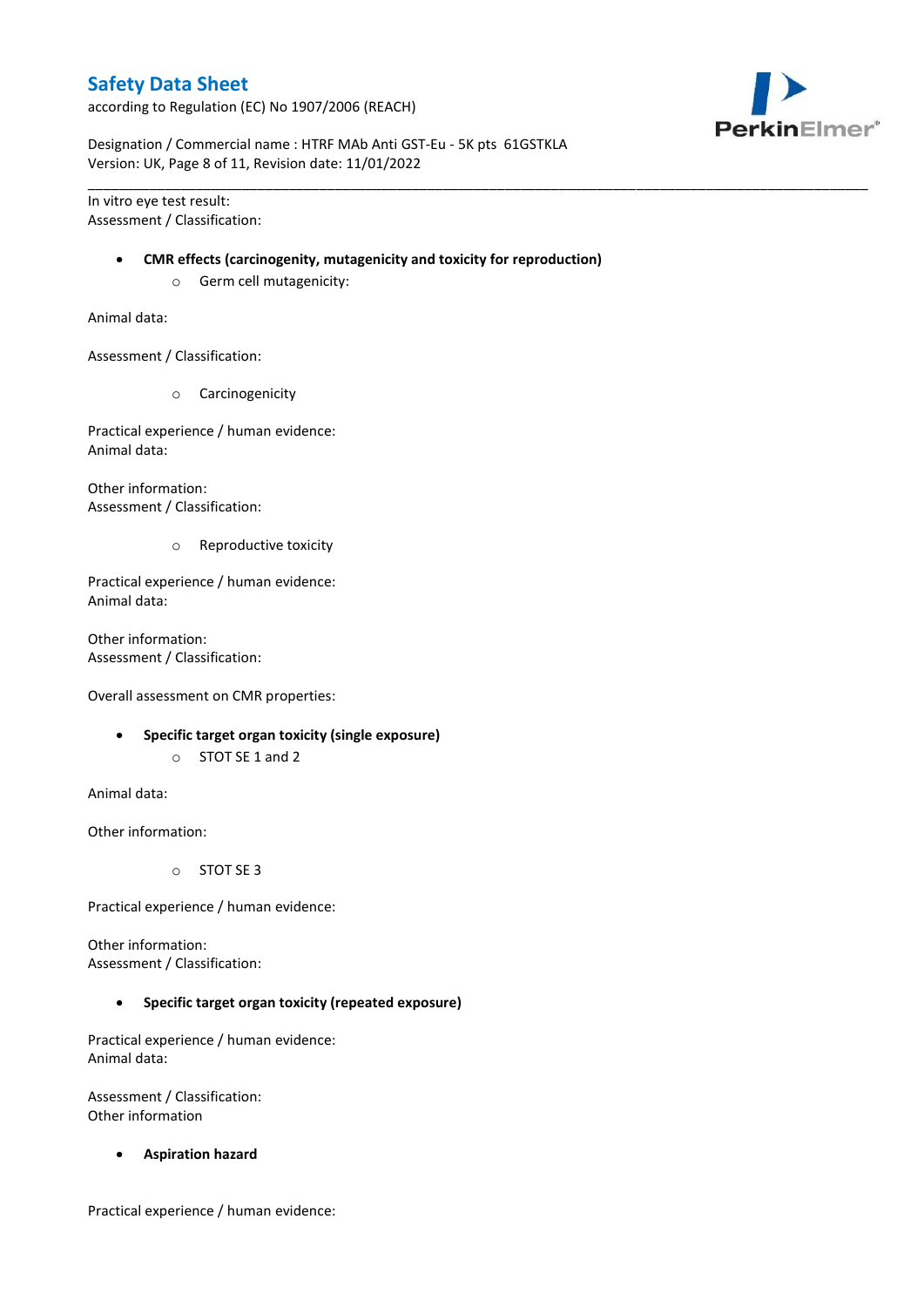according to Regulation (EC) No 1907/2006 (REACH)



Designation / Commercial name : HTRF MAb Anti GST-Eu - 5K pts 61GSTKLA Version: UK, Page 9 of 11, Revision date: 11/01/2022

Experimental data: viscosity data: see SECTION 9. Assessment / Classification: Remark:

11.1.1 Mixtures No toxicological information is available for the mixture itself

# **Section 12 : Ecological information**

In case that test data regarding one endpoint/differentiation exist for the mixture itself, the classification is carried out according to the substance criteria (excluding biodegradation and bioaccumulation). If no test data exist, the criteria for mixture classification has to be used (calculation method); in this case the toxicological data of the ingredients are shown.

\_\_\_\_\_\_\_\_\_\_\_\_\_\_\_\_\_\_\_\_\_\_\_\_\_\_\_\_\_\_\_\_\_\_\_\_\_\_\_\_\_\_\_\_\_\_\_\_\_\_\_\_\_\_\_\_\_\_\_\_\_\_\_\_\_\_\_\_\_\_\_\_\_\_\_\_\_\_\_\_\_\_\_\_\_\_\_\_\_\_\_\_\_\_\_\_\_\_\_\_\_

### *12.1 Aquatic toxicity:*

Acute (short-term) fish toxicity

Chronic (long-term) fish toxicity

Acute (short-term) toxicity to crustacea

Chronic (long-term) toxicity to crustacea

Acute (short-term) toxicity to algae and cyanobacteria

Toxicity to microorganisms and other aquatic plants / organisms

Assessment / Classification:

### *12.2 Persistence and degradability*

Biodegradation:

Abiotic Degradation:

Assessment / Classification:

#### *12.3 Bioaccumulative potential*

Bioconcentration factor (BCF):

*12.4 Mobility in soil*

### *12.5 Results of PBT and vPvB assessment*

#### *12.6 Other adverse effects:*

Additional ecotoxicological information: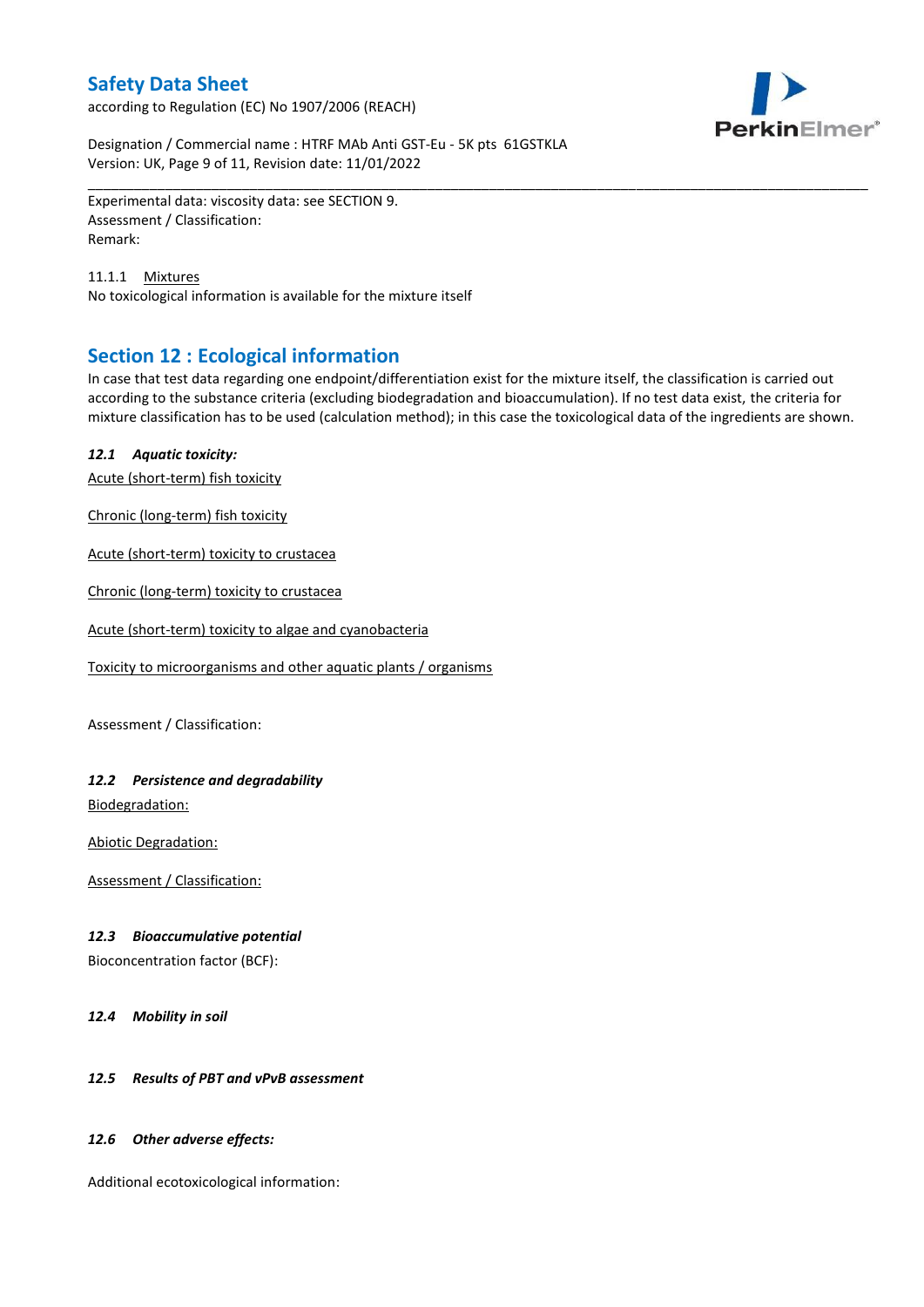according to Regulation (EC) No 1907/2006 (REACH)



Designation / Commercial name : HTRF MAb Anti GST-Eu - 5K pts 61GSTKLA Version: UK, Page 10 of 11, Revision date: 11/01/2022

# **Section 13 : Disposal considerations**

### *13.1 Waste treatment methods*

Waste treatment options:Dispose of waste according to applicable legislation. ;

# **Section 14 : Transport information**

ADR/RID/AND/IMDG/IATA

| UN No.                     |  |
|----------------------------|--|
| UN Proper shipping name    |  |
| Transport hazard class(es) |  |
| Hazard label(s)            |  |
|                            |  |
| Packing group              |  |

\_\_\_\_\_\_\_\_\_\_\_\_\_\_\_\_\_\_\_\_\_\_\_\_\_\_\_\_\_\_\_\_\_\_\_\_\_\_\_\_\_\_\_\_\_\_\_\_\_\_\_\_\_\_\_\_\_\_\_\_\_\_\_\_\_\_\_\_\_\_\_\_\_\_\_\_\_\_\_\_\_\_\_\_\_\_\_\_\_\_\_\_\_\_\_\_\_\_\_\_\_

#### *Transport in bulk according to Annex II of MARPOL 73/78 and the IBC Code*

| Land transport (ADR/RID)                                             |                                               |
|----------------------------------------------------------------------|-----------------------------------------------|
| <b>Classification code ADR:</b>                                      | Special Provisions for ADR/RID:               |
| Limited quantities for ADR/RID:                                      | <b>Excepted Quantities for ADR/RID:</b>       |
| Packing Instructions for ADR/RID:                                    | Special packing provisions for ADR/RID:       |
| Mixed packing provisions:                                            |                                               |
| Portable tanks and bulk containers Instructions:                     |                                               |
| Portable tanks and bulk containers Special Provisions:               |                                               |
| <b>ADR Tank Code:</b>                                                | ADR Tank special provisions:                  |
| Vehicle for tank carriage:                                           |                                               |
| Special provisions for carriage Packages:                            |                                               |
| Special provisions for carriage Bulk:                                |                                               |
| Special provisions for carriage for loading, unloading and handling: |                                               |
| Special Provisions for carriage Operation:                           |                                               |
| Hazard identification No:                                            | Transport category (Tunnel restriction code): |
|                                                                      |                                               |
| Sea transport (IMDG)                                                 |                                               |
| Marine Pollutant:                                                    | Subsidiary risk(s) for IMDG:                  |
| Packing provisions for IMDG:                                         | Limited quantities for IMDG:                  |
| Packing instructions for IMDG:                                       | IBC Instructions:                             |
| <b>IBC Provisions:</b>                                               | <b>IMO</b> tank instructions:                 |
| UN tank instructions:                                                | Tanks and bulk Provisions:                    |
| EmS:                                                                 | Stowage and segregation for IMDG:             |
| Properties and observations:                                         |                                               |
| Inland waterway transport (ADN)                                      |                                               |
| <b>Classification Code ADN:</b>                                      | <b>Special Provisions ADN:</b>                |
| Limited quantities ADN:                                              | <b>Excepted quantities ADN:</b>               |
| Carriage permitted:                                                  | Equipment required:                           |
| Provisions concerning loading and unloading:                         | Provisions concerning carriage:               |
| Number of blue cones/lights:                                         | Remark:                                       |
|                                                                      |                                               |
| Air transport (ICAO-TI / IATA-DGR)                                   |                                               |
| Suhsidiary risk for IATA·                                            | Excepted quantity for $IATA$ .                |

Subsidiary risk for IATA: Excepted quantity for IATA: Passenger and Cargo Aircraft Limited Quantities Packing Instructions: Passenger and Cargo Aircraft Limited Quantities Maximal Net Quantity :